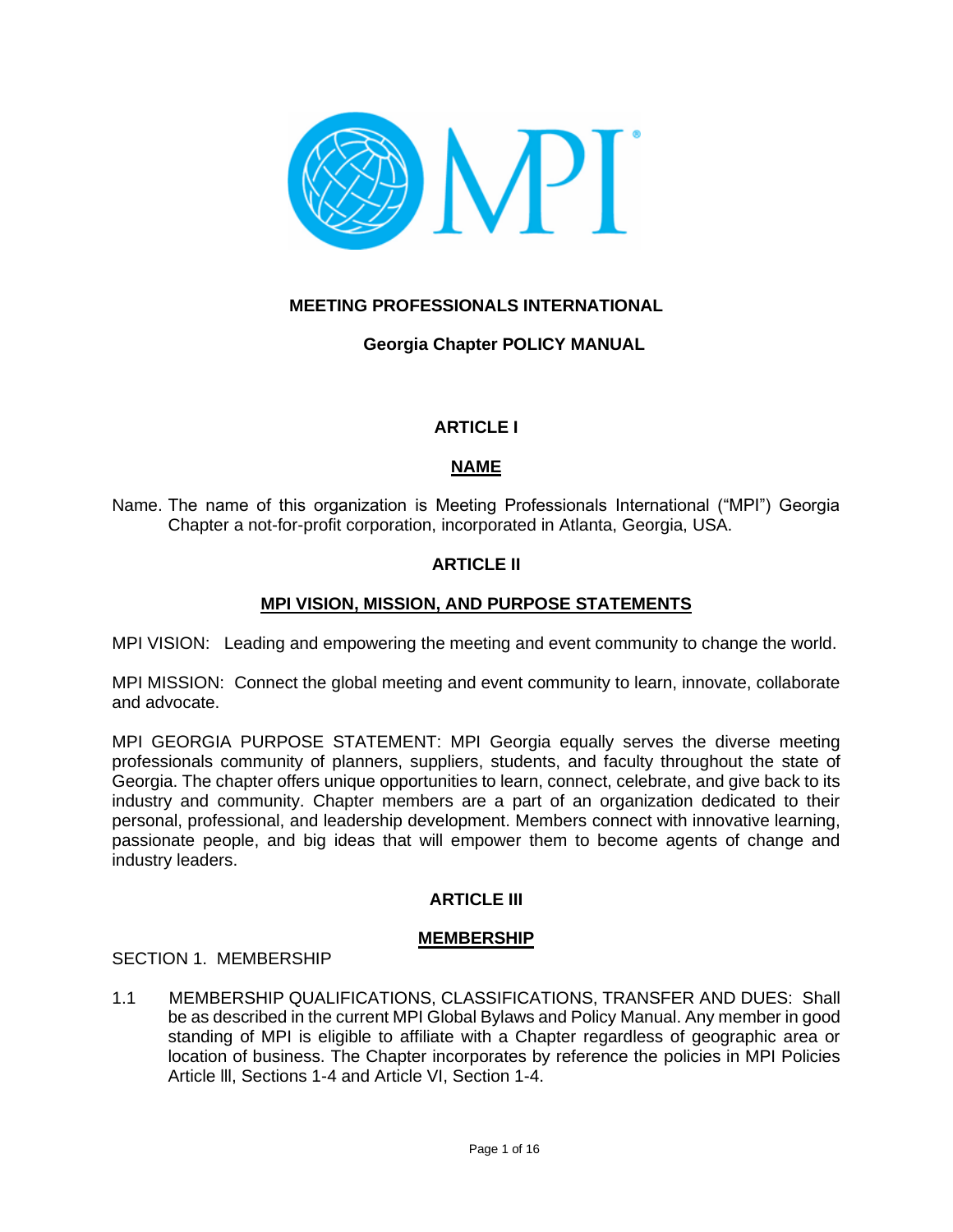# SECTION 2. CHAPTER TRANSFER AND AFFILIATION

2.1 CHAPTER TRANSFER: Preferred or Premier Members may transfer their primary Chapter at any time through MPI Global. Membership remains continuous unless expired. Preferred or Premier Members are to receive member rates for all MPI events even when the event is not associated with their primary Chapter.

Refer to MPI Policy Manual to Article IV, Section 1.4.1 for additional guidelines.

- 2.2 AFFILIATE MEMBERSHIP: A MPI member is allowed to have an MPI Georgia affiliate membership if they have their core chapter membership with another MPI Chapter. The MPI Georgia affiliate membership fee is \$90 annually. The benefits include:
	- 1) Member pricing at events
	- 2) Access to member-only e-newsletters and emails
	- 3) Access to online membership directory
	- 4) Opportunity to volunteer
	- 5) Access to member-only orientations

## **ARTICLE IV**

### **BOARD OF DIRECTORS/OFFICERS**

#### SECTION 1. AUTHORITY & RESPONSIBILITY:

- 1.1 MPI VOLUNTEER LEADER AGREEMENT: All Chapter Board of Directors members are required to review, sign, and adhere to the following:
	- Conflict of Interest Policy and Annual Disclosure Statement
	- Antitrust Compliance Policy
	- Principles of Professionalism
- 1.2 MPI GLOBAL REQUIRED DOCUMENTS: Chapters are required to submit annually (by June 15) to MPI Global the following documents as part of the annual planning process: Strategic Business Plan, Budget, 12-24 month Chapter Calendar of Events, Chapter Operation form, Current & Updated Bylaws and Policy Manual. For Chapters that employ a paid Chapter Administrator refer to Article VI, Section 7 for additional requirements. Additionally, US Chapters must submit a copy of their annual tax return by November 15. All other Chapters should follow their local jurisdiction and submit a copy of their tax return to MPI Global by the local tax deadline.
- 1.3 CHAPTER BOARD REPORTS: Board members shall enter their Board reports directly into the Board agenda in Smartsheet by 5:00 PM ET on the Friday before the Board meeting. VPs ultimately are responsible for content. VPs may ask Directors to enter relevant content.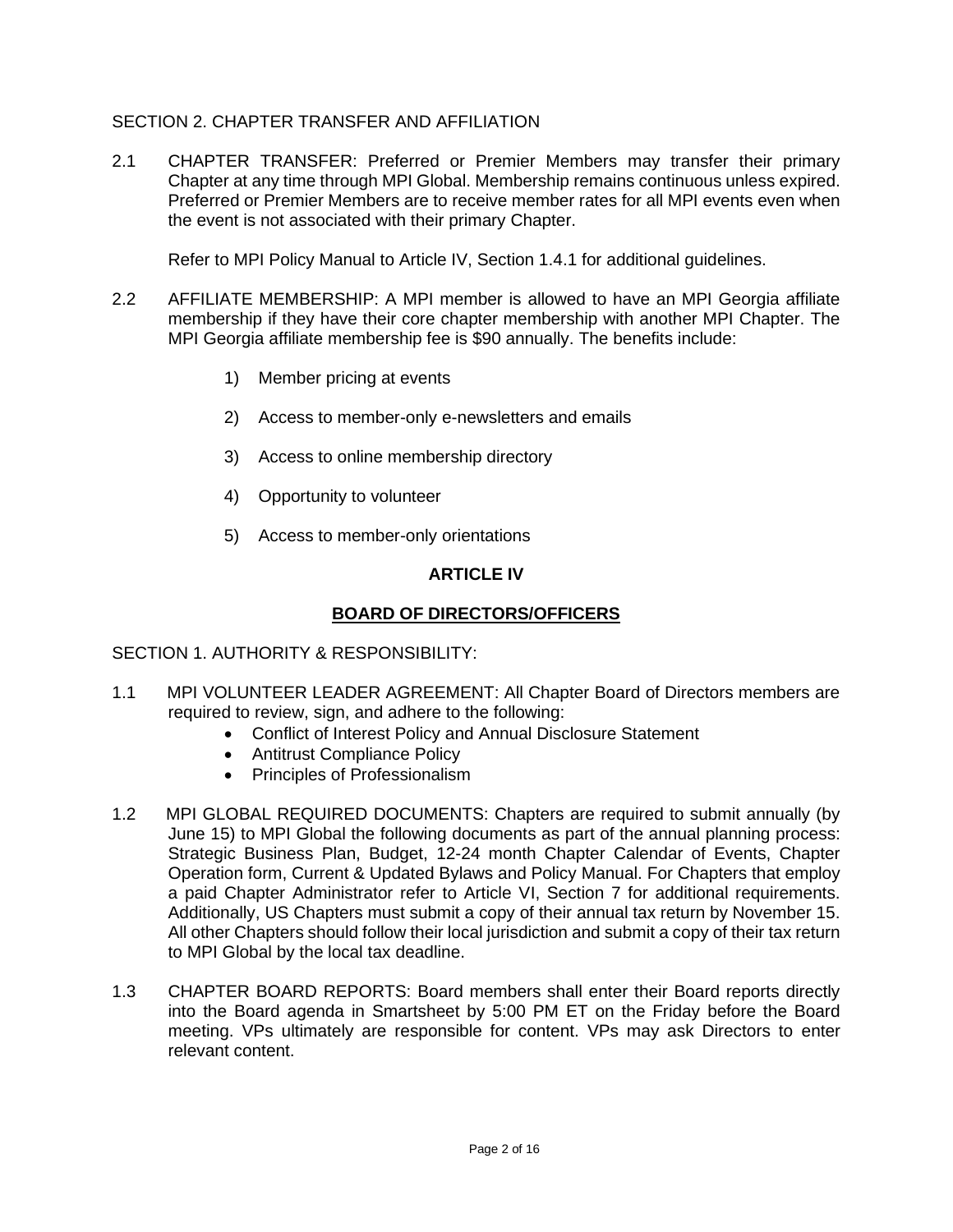1.4 Board of Director Members are required to attend all Board Meetings, Board Retreats, Board Orientations, and Board Training events (meetings and/or webinars). Please reference the Chapter bylaws for minimum attendance requirements.

## SECTION 2: EXECUTIVE COMMITTEE

2.1 The Executive Committee operates as outlined in the Bylaws.

SECTION 3. BOARD ELECTION & SERVICE:

- 3.1 CONTESTED SLATE POLICY: Once the Nominating Committee has developed a slate of nominees for election in accordance with these policies, the slate must be presented to the Chapter Board of Directors who must approve the action of presentation to the Membership for election by acclamation. Additional nominations from the membership shall be permitted; provided a nomination is submitted in writing to the Nominating Committee Chair by the date provided and is supported by a minimum of 10% percent of the official chapter membership as of the date provided. The nominee must identify the contested candidate and must submit a Candidate Interest Form to be eligible for petition. If no additional nominations are received by the deadline, the slate of nominees approved by the Chapter Board of Directors will be deemed elected by acclamation of the membership and will be installed at the Chapter's Annual Member Meeting. If additional nominations are received, the Chapter Members shall vote in accordance with Article V of the Chapter Bylaws on those positions having two or more candidates in contention. In reference to Chapter Board of Directors vacancies, refer to Article VI, Section 6 of the MPI Chapter Bylaws.
- 3.2 SLATE PRESENTATION AND SUBMISSION: The Chapter slate will be presented to membership on templates provided by MPI Global and allow a minimum of 30 days for the membership to contest prior to Bylaw deadline of March 1. Chapter will submit to MPI Global the elected slate on the template provided by MPI Global on or before March 1 annually.
- 3.3 BOARD TRAINING: Any incoming Chapter Board of Directors member who has never served on a MPI Chapter Board of Directors is required to take the MPI Global Board 101 and MPI Managing Sexual Harassment training prior to the Chapter Business Summit (CBS) as outlined on the Volunteer Leader Agreement. All Chapter leaders are encouraged to complete local Chapter Board level orientation and attend MPI Global trainings, as applicable.
- 3.4 BOARD RETREATS: Chapters are required to hold an annual board planning retreat between April and June of the fiscal year. Chapters are also required to hold an annual mid-year assessment retreat between November and January of each fiscal year. The aforementioned dates are subject to change in accordance with guidance from MPI Global. Chapters are required to utilize an "MPI-verified Chapter Facilitator" during both annual and mid-year retreats to oversee the process and flow of the retreat. MPI-verified Chapter Facilitator cannot be a current Chapter Board of Directors member or have served on the board in the two (2) last years or be a Chapter Administrator from your home **Chapter**
- 3.5 The Chapter Nominating committee composition follows the grid below and the committee members will be selected by the Immediate Past President and approved by the current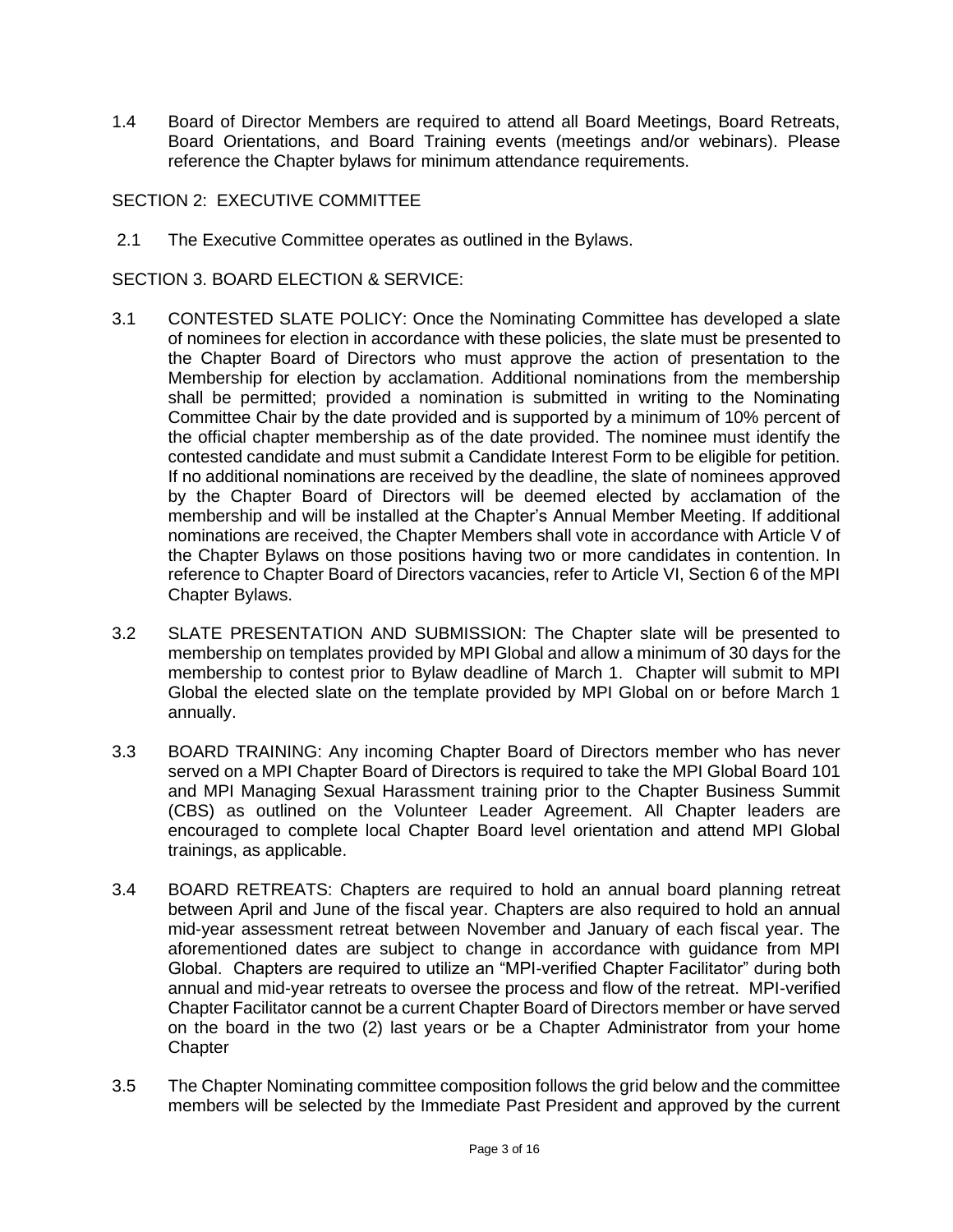|       |  |  | president. The Immediate Past President is responsible for updating the timeline each |  |  |  |
|-------|--|--|---------------------------------------------------------------------------------------|--|--|--|
| vear. |  |  |                                                                                       |  |  |  |

| Position/Title                                             | Function                                                       |
|------------------------------------------------------------|----------------------------------------------------------------|
| Immediate Past President                                   | <b>Voting Member</b><br>Chair - Nominating Committee           |
| President-Elect                                            | <b>Voting Member</b>                                           |
| Member of Past Leadership                                  | <b>Voting Member</b>                                           |
| Member of Present Board                                    | <b>Voting Member</b>                                           |
| Member of Present Chairpersons                             | <b>Voting Member</b>                                           |
| Member(s) at Large                                         | <b>Voting Member</b>                                           |
| Member at Large (leaving a present<br>leadership position) | <b>Voting Member</b>                                           |
| President                                                  | Ex-Officio and Non-Voting member (as<br>defined by MPI Bylaws) |
| <b>Association Manager</b>                                 | Ex-Officio and non-voting member                               |

According to chapter bylaws and policies, the nominating committee will present a recommended slate of the new incoming BOD on the template provided. Slate should be presented to the current board by the January board meeting at the latest. The current BOD will then approve the recommended officers as required by the chapter bylaws.

The Chapter Slate Template shall be sent to membership on behalf of the nominating committee for membership approval on the officers & directors. The slate will be sent out to membership no later than January 28 to ensure bylaw deadlines are met.

The Chair will partner with the management company to submit the approved slate on the Internal slate template to the Chapter Business Manager no later than March 1 as per bylaw requirements. The membership ID number for each member of the approved slate must be included.

The Chair will partner with the management company to submit a complete board roster with full contact information to the Chapter Business Manager no later than May 1.

The incoming Board will be installed at the final board meeting of the previous term.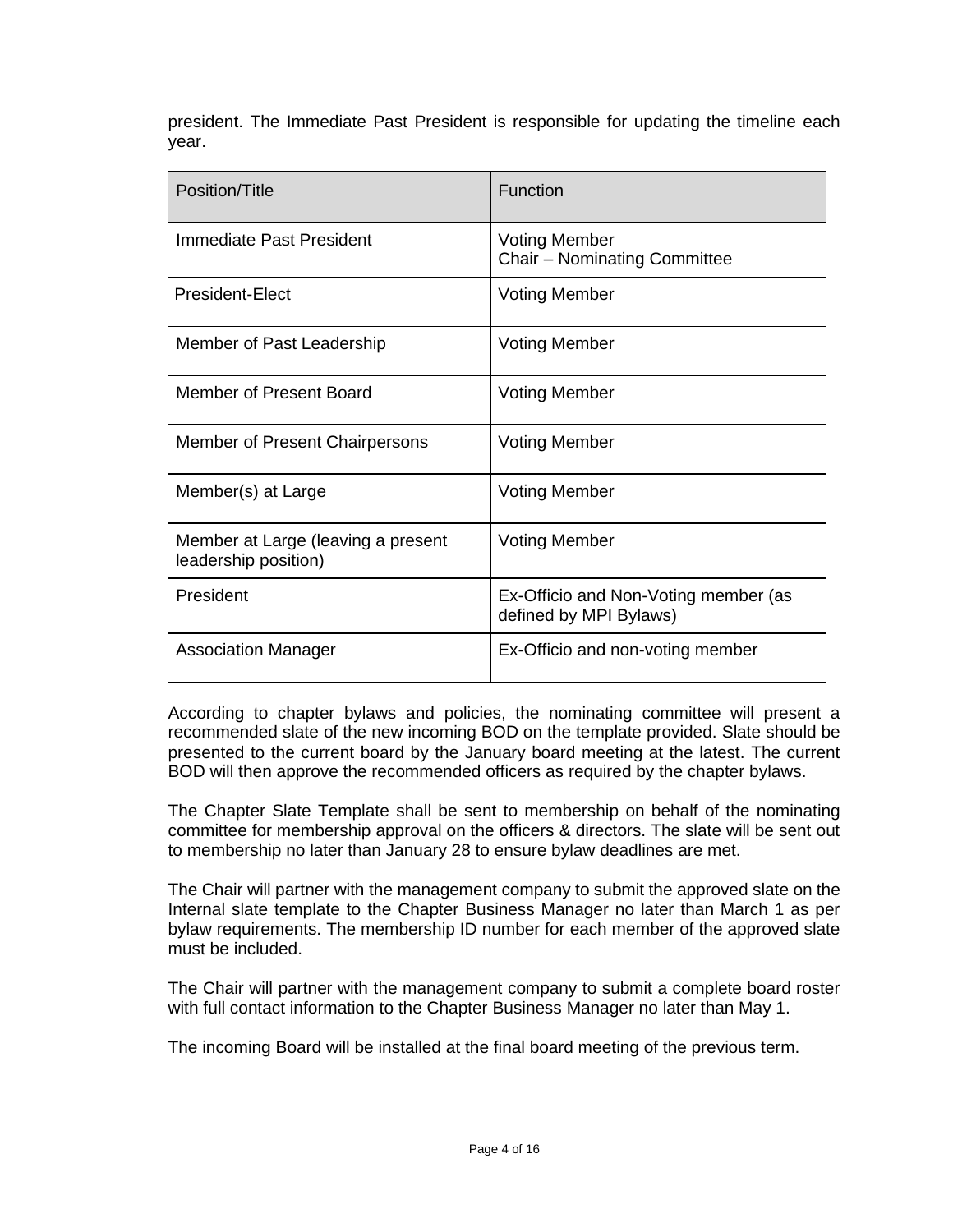### **Nomination Process:**

- 1) Any active member in good standing is welcome to apply to the board, by completing the board nominee questionnaire (developed in SurveyMonkey).
- 2) Nominees will be vetted for eligibility by Chapter Administrator (membership status, previous board position(s)).
- 3) Each nominee will participate in a in-person or virtual interview with the nominating committee.
- 4) Each member of the nominating committee will have specific questions to ask (as determined by the IPP). Additional questions are also permitted as needed.
- 5) Once all interviews are completed, the nominating committee will meet to draft the slate.
- 6) Once the slate is drafted, it is presented to the current BOD to approve the recommended officers.
- 7) Once approved, the IPP and incoming President will call each nominee and officially offer them the position identified for them, or advise that they were not selected for this board this time. Nominees will be notified that their position will not be confirmed until the membership has 30-days to contest.
- 8) Nominees will have 48-hours to accept or decline the position.
- 9) Once all positions have been accepted, the slate will be presented to the membership no later than January 28th. Membership will have 30-days to contest any nomination.
- 10) If the slate remains uncontested after 30-days, the slate will be provided to Global by March 1st as the official incoming BOD.

## **Board Positions:**

MPI Georgia has the following board positions:

[2022-2023 MPI Georgia BOD Roles](https://www.mpi.org/docs/librariesprovider20/default-document-library/2022-23-mpi-board-of-directors-roles---final51d5fb2790c666159a9bff0100288468.pdf?sfvrsn=3e139d5a_0)

#### **Board Installation:**

2022-2023 Chapter Leaders Training Schedule: All new board members are required (highly encouraged) to attend the following:

- March 1- April 20: Board 101 & Harassment Training (pre-recorded video in CLRP)
- April 20 & 21: Chapter Business Summit (CBS) (Virtual)
- April 26: Chapter Board Orientation to include:
	- o Welcome and Introductions
	- o Board 101 and Harassment Training Webinar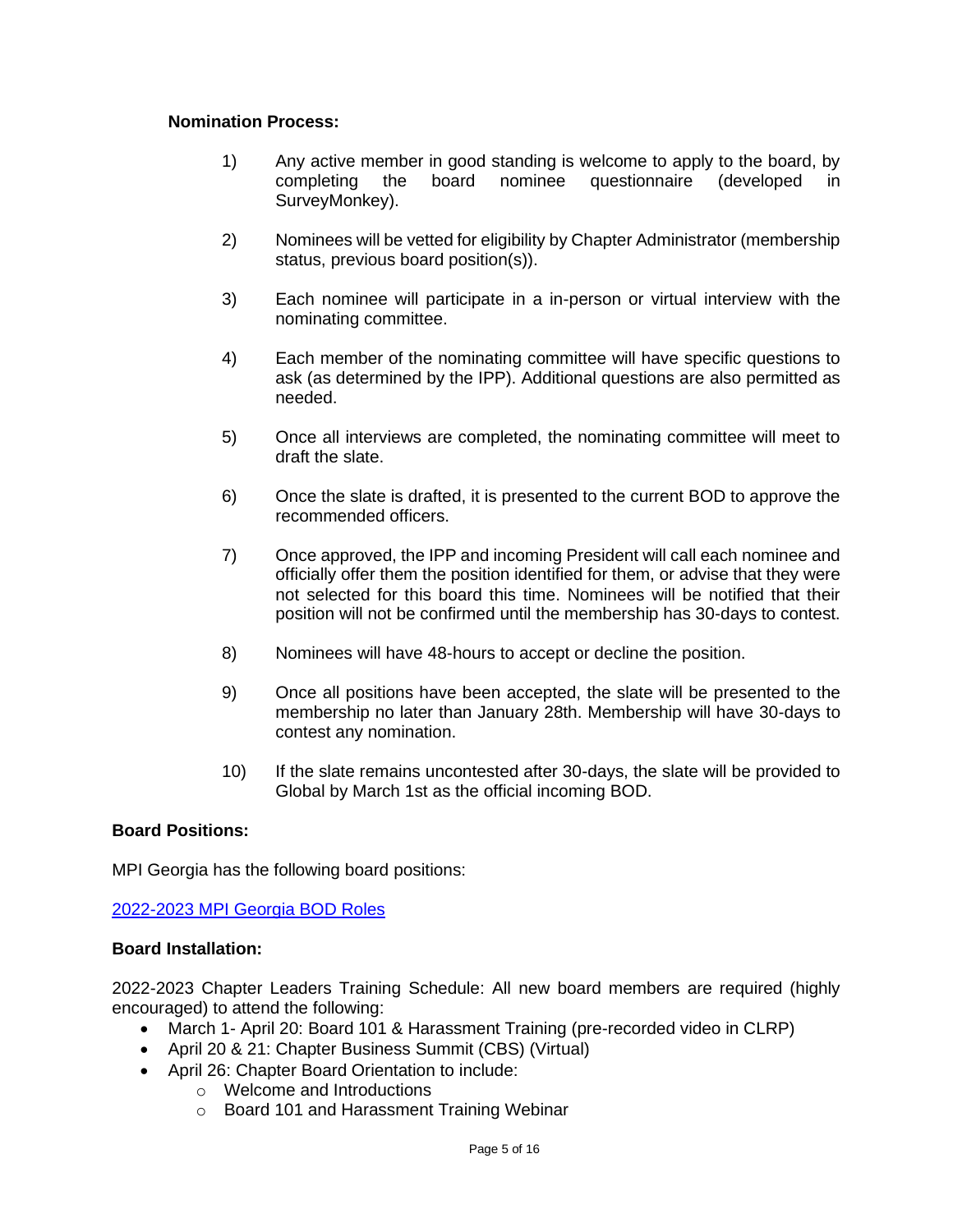- o Chapter Administrator Overview
- o MPI Global Overview
- o Role of Chapter Operations Manager
- o MPI Global mission and vision
- o Chapter Leader Resource Page
- o Chapter Leader Trainings
- o WEC and CBS
- o Global Performance Standards/Dashboard
- o Core Documents Overview
	- **Business Plan** 
		- Budget
		- 24-month Calendar
		- **Communications Calendar**
- $\circ$  Preparation for CBS and Annual Retreat Where, what to bring, attire, what to expect, who the facilitator will be
- o Sign Volunteer Leader Documents
- May 1 June 30: Board transition meetings
- May 17 : Board Meeting
- June 4-6: Board Retreat/Strategic Planning Session (Harrah's Cherokee)
- June 14: Board Meeting / New Board Installation (Meeting Expectations)

SECTION 4. BOARD COMPENSATION:

- 4.1 COMPENSATION: Directors and elected Officers shall not be compensated for their services as an MPI Chapter Officer or Director, but they may be reimbursed for reasonable expenses incurred in the performance of their duties to the Chapter in accordance with such Chapter policies approved by the Chapter Board of Directors. The term "compensation" means direct or indirect remuneration, including gifts and benefits that are not insubstantial.
- 4.2 GIFTS: Directors and elected Officers shall not accept any gifts over the value of \$100.00 unless otherwise approved by MPI Global.
- 4.3 Event Registration Discounts: MPI Georgia may establish a promo code for specified events offering board members a 50% discount on event registration.

## **ARTICLE V**

#### **COMMITTEES, Task Forces, and Advisory Councils**

#### SECTION 1. STANDING COMMITTEES

1.1 Committee chairs and vice chairs are appointed on a rolling basis throughout the year by the VP of that area with approval by the Board of Directors. The committees shall include, but need not be limited to the following:

#### [Education:](https://www.mpi.org/docs/librariesprovider20/default-document-library/education.pdf?sfvrsn=8da9975a_0)

- o CMP Study Group
- o Monthly Program Logistics
- o Monthly Program Curriculum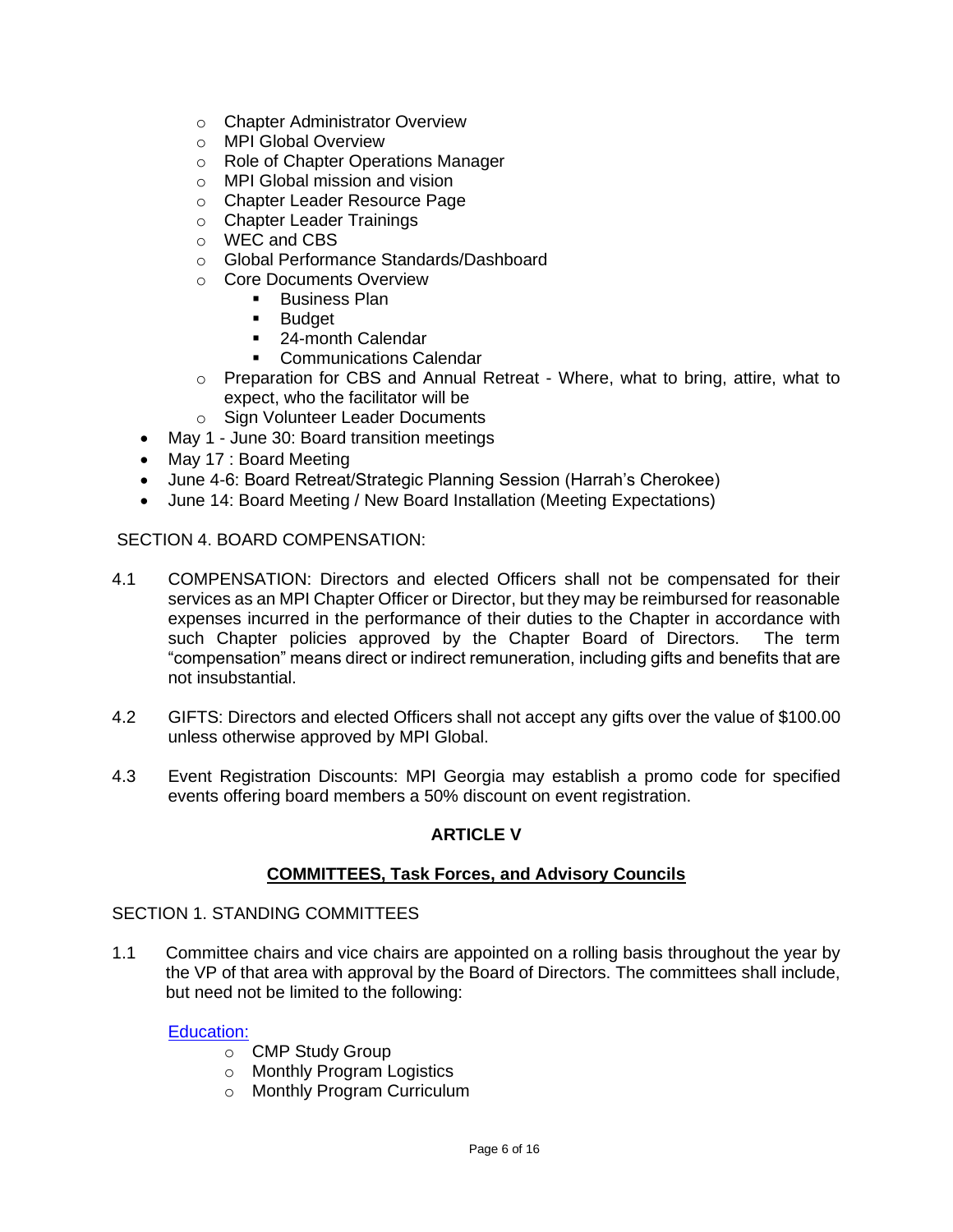## [Communications:](https://www.mpi.org/docs/librariesprovider20/default-document-library/communications.pdf?sfvrsn=aba9975a_0)

- o Chapter Website
- o ReConnect
- o Keynotes & Broadcast Emails
- o Social Media
- o Finance:
- o IMPACT Scholarship Committee

### [Membership:](https://www.mpi.org/docs/librariesprovider20/default-document-library/membership.pdf?sfvrsn=6fb6975a_0)

- o Chapter Focus Group
- o Connectors/Orientation
- o Meet & Greet
- o Member Activation Committee
- o Membership Networking Events
- o Student Recruitment

## [Strategic Events:](https://www.mpi.org/docs/librariesprovider20/default-document-library/strategic-events.pdf?sfvrsn=60b6975a_0)

- o December Luncheon
- o Fall Classic
- o Phoenix Awards
- o Spring Summit

#### [Community Inclusion](https://www.mpi.org/docs/librariesprovider20/default-document-library/community-outreach.pdf?sfvrsn=bca9975a_0)

o Community Outreach

## [Leadership Development](https://www.mpi.org/docs/librariesprovider20/default-document-library/leadership-development.pdf?sfvrsn=9ea9975a_0)

- o Mentorship
- o The Exchange
- o Webinar Series Events

Other:

- o Nominating Committee
- o Past Presidents Council

A committee description, along with positions, responsibilities, estimated time allowance, and remote or in-person obligations can be found by clicking on the committee names above.

Written summaries (to include action items and highlights) are required for every committee meeting. All VPs and/or Directors shall be aware of the committees' planning progress and provide reports at Board meetings.

The Immediate Past President shall chair the Past President Council each year.

Board members\* and committee members shall pay the member registration fee to all events. Specific event or program leads may attend the event they chair without the requirement to pay a registration fee based on the premise that they will be working the event. These leads are defined as Chair and Co-Chair Fall Classic, Chair and Co-Chair Spring Summit, Chair and Co-Chair Phoenix Awards, Chair of December Luncheon, Chair of Networking Events, and Educational Program Manager.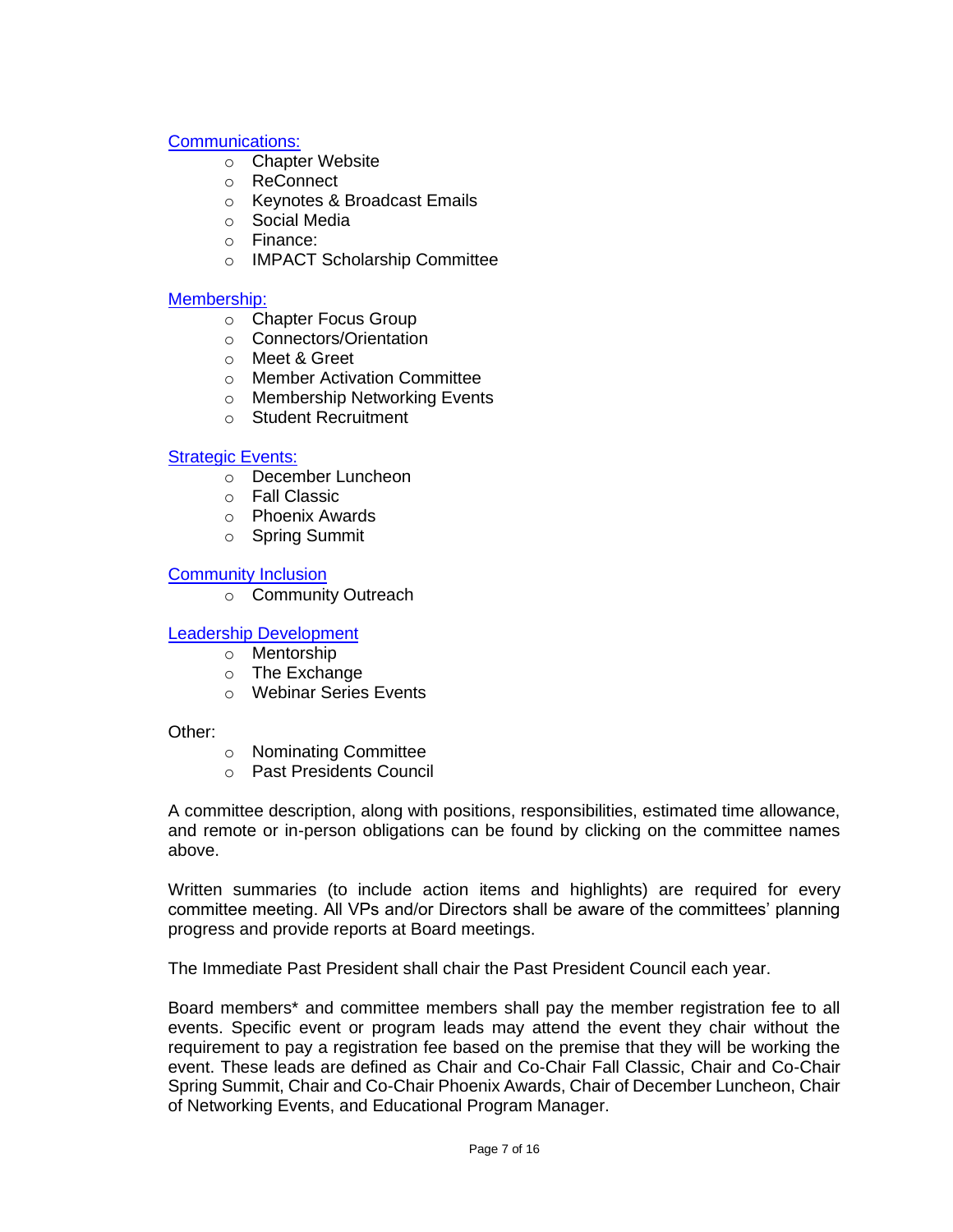\*See section 4.3

SECTION 2. ADVISORY COUNCILS AND TASK FORCES:

2.1 Volunteers for any advisory councils and/or task forces shall be appointed as needed. The Office of the President will work with board members to determine the need for a task force/advisory council. The board is not required to vote or approve the task force/advisory council.

Advisory Councils and Task Forces of the Chapter are:

o Past President's Council: The PPC will assist in nominations for the Hall of Fame/Lifetime Achievement Award and the nomination and recipient selection of the Hayward C. Cox Jr., Award. The Immediate Past President will Chair this Council.

SECTION 3. VOLUNTEER ROLES & RESPONSIBILITIES:

- 3.1 Expectations of Committee, Advisory Council and/or Task Force Chairs:
	- 1) Clearly communicate purpose/charge for the group. If changes in direction occur, communicate to group in a timely manner.
	- 2) Develop work plans to achieve purpose/charge and clearly communicate responsibilities/assignments for each member. Create a positive volunteer experience for all.
	- 3) Complete any assignments by pre-determined deadlines.
	- 4) Draft and disseminate minutes and summaries promptly.
	- 5) Draft and submit progress report to assigned Chapter Board of Directors as needed.
	- 6) Ensure volunteer reimbursement requests are submitted and paid within 30 days of funded meeting.

Expectations of Volunteer Members:

- 1) Focus on assigned purpose/charge for the group.
- 2) Attend meetings and conference calls.
- 3) Complete any assignments by pre-determined deadlines.
- 4) Communicate any challenges/concerns early to volunteer chair.
- 5) Submit volunteer reimbursement requests immediately following approved expenses but no later than 30 days.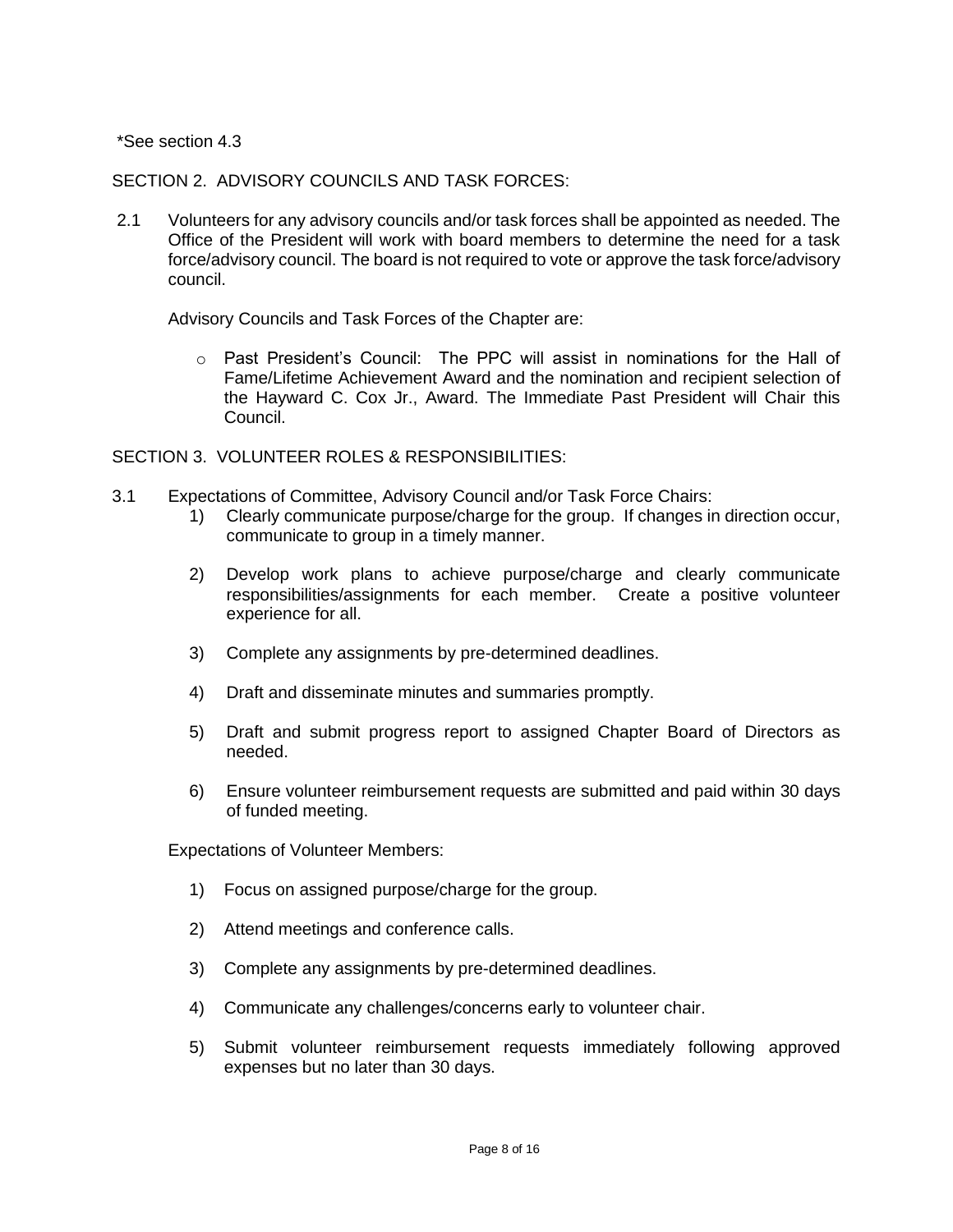6) Comply with Conflict-of-Interest Policy, maintain confidentiality of discussions and background materials and immediately disclose any conflict of interest that may arise.

### **ARTICLE VI**

#### **FINANCE**

#### SECTION 1. FISCAL YEAR:

1.1 The fiscal year of the Chapter for financial and business purposes is July 1 through June 30 unless otherwise determined by MPI Global.

SECTION 2. ANNUAL BUDGET:

2.1 The annual budget is prepared by the current Board of Directors and reviewed by the VP Finance and management company. The Board of Directors approves the annual operating budget in compliance with MPI Global bylaws. Chapter operations will align with the annual budget.

Budgets shall be based on conservative and realistic calculations based on formulas of actual numbers from the previous years' events.

The Board will participate in a quarterly reforecast of the budget, with assistance from the management company. The Board will manage to the current reforecast.

Chapter Administrator will review and sign all contracts, once the area VP has approved. Contracts with an expenditure over \$10,000 must be approved by area VP, VP of Finance, and the President.

The Chapter does not have a credit card.

SECTION 3. RESERVE FUND:

- 3.1 TERMS: The term "Reserves" for financial purposes will be defined as funds set aside to be used in emergency cases or in the event of an investment by the Chapter to further its mission.
- 3.2 RESERVE TARGET: Chapter reserve target shall be defined as a minimum 25% of annual fixed expenses. This should not include any event-related expenses, only expenses needed to keep the chapter operational (i.e. costs related to chapter administrator, bank fees, telecommunication, rent, etc.).
- 3.3 ACCESS TO RESERVES: The access of the "reserves" shall first be referred to the Chapter VP Finance for consideration. Final approval by a majority vote of the Chapter Board of Directors is required.
- 3.4 PURPOSE OF RESERVES: The Chapter will maintain adequate reserves for the following purposes: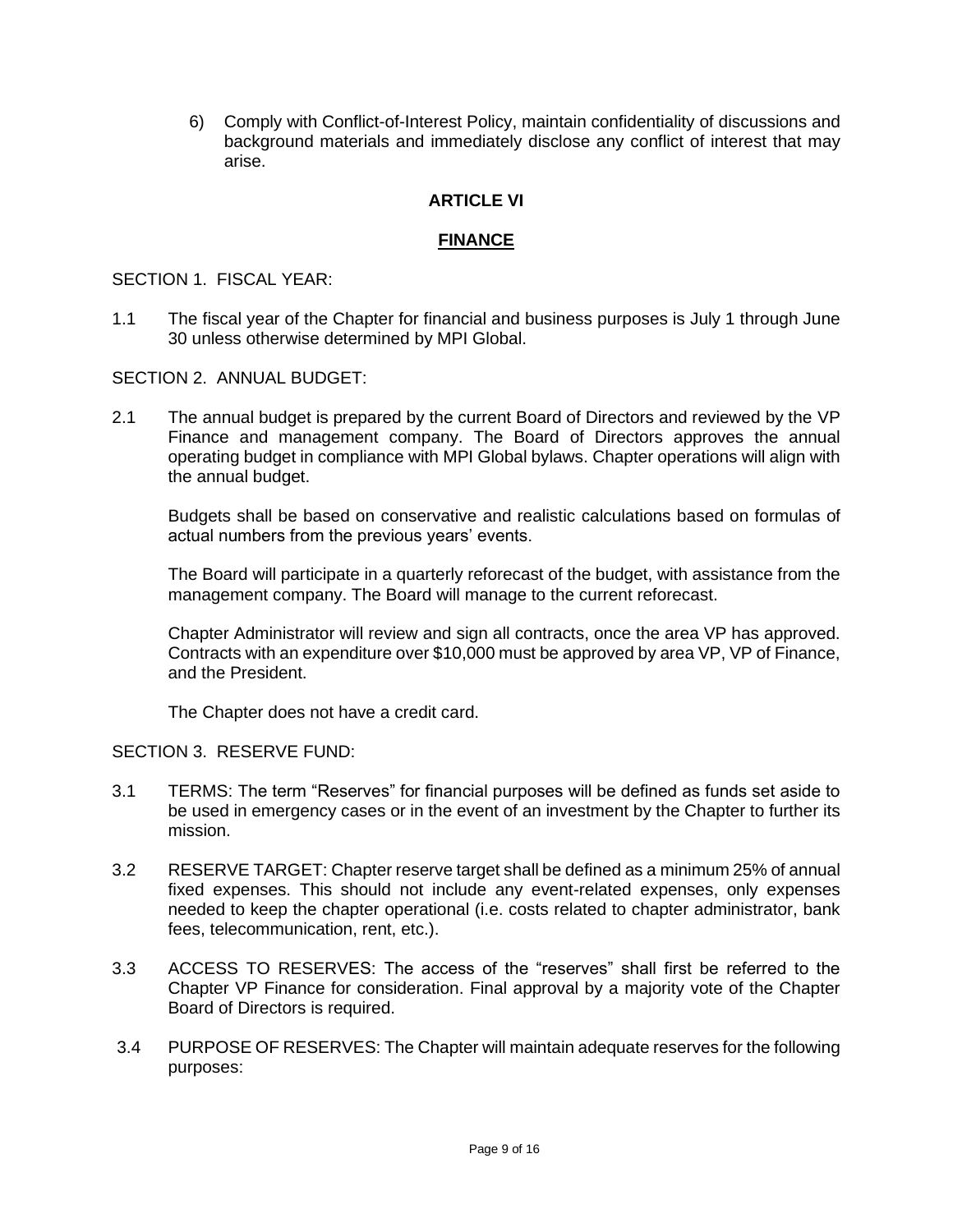1) Unpredictable events which could substantially impact MPI's operations or revenue streams. While such occurrences are rare, reserves can provide the resources necessary to keep the organization functioning should one occur.

2) Identification of a valuable investment opportunity for long term growth.

While most such opportunities are managed through budgeted expenditures, the right opportunity with a significant and dependable return on investment can warrant a decision on the part of the board to access the organization's reserves.

These investments would require an acceptable ROI back to the organization and would be sustainable long term without the initial deemed reserve support.

SECTION 4. REQUEST FOR PROPOSALS:

- 4.1 All Chapter contracts (including sponsor-related contracts) must be reviewed by the Area's Board member and signed by management company staff. The following contract signatures are required:
	- 1) Less than \$10,000 value of contract must be signed by management company staff but does not need approval by the President
	- 2) Equal to or greater than \$10,000 value of contract must be signed by management company staff but must pre-reviewed and approved by President
	- 3) All annual sponsor contracts shall be signed by management company staff but must pre-reviewed and approved by President

RFPs for paid services are encouraged to garner a minimum of three (3) bids. RFPs for in-kind services do not require three (3) bids.

Bids do not have to be from a member company, though it can be a preferred quality noted in the RFP. RFPs will be posted to the chapter website on a dedicated RFP page and may be communicated in email newsletters and/or during announcements at the lectern.

SECTION 5. REIMBURSEMENT OF EXPENSES OR TRAVEL

- 5.1 For any travel directed or offered by MPI Global, Chapter Board of Directors members will comply with expense and reimbursement guidelines outlined for such event by MPI Global Policy Manual.
- 5.2 Chapter funds shall never be used to promote a member's facility, venue, or product.

Unless budgeted and for a structured event, Chapter funds shall not be used for entertainment of members.

Budgeted Board and staff expenses must be approved by the VP Finance and the President. Expenses for the VP Finance or President must be approved by the nonrequesting member and either the Immediate Past President or the President Elect.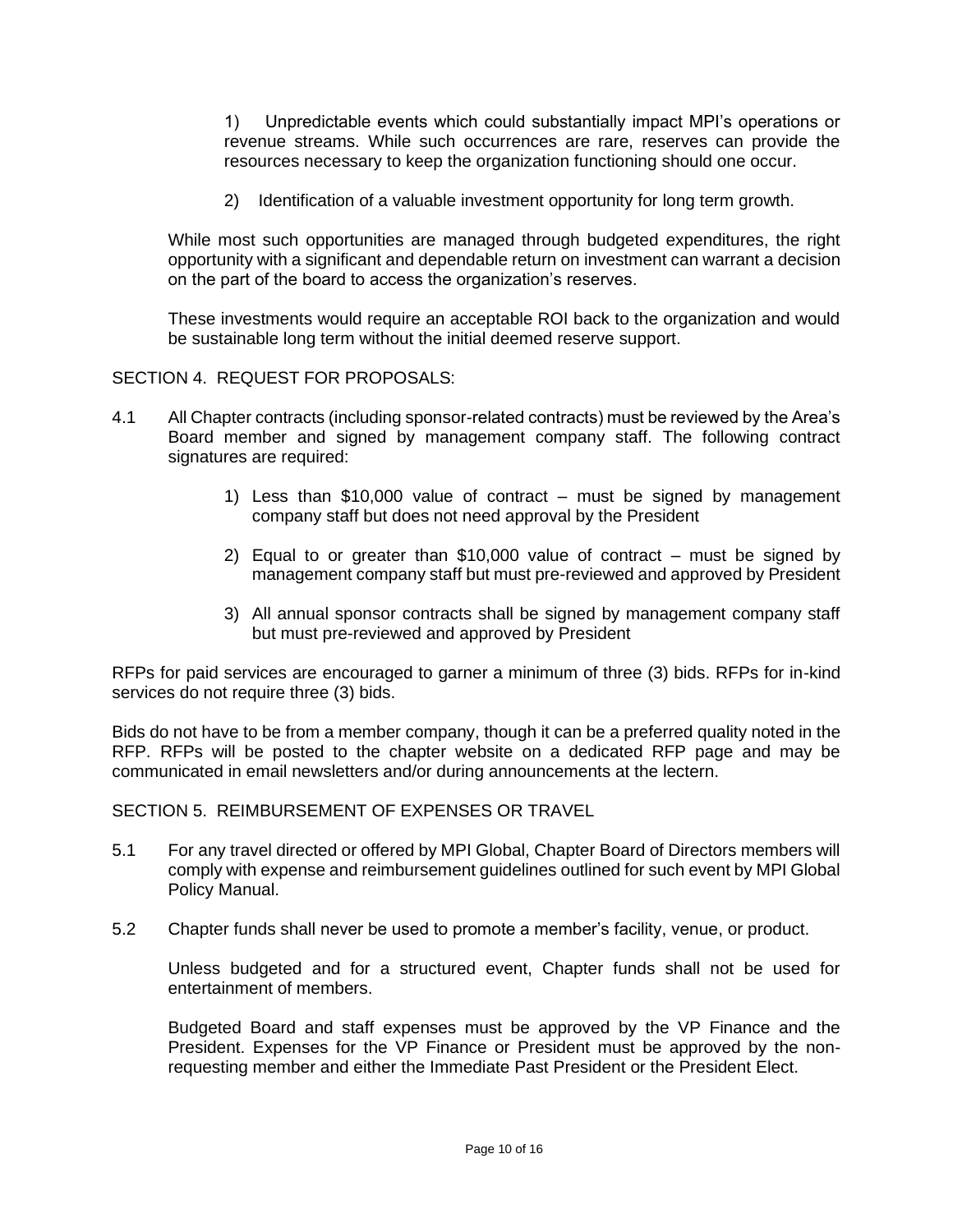All requests for reimbursement should come directly from the area VP. Each reimbursement request needs three (3) signatures – by the Chair, VP Finance, and management company staff. In the absence of the VP Finance, the current President can make the sign. In the absence of the VP Finance and the President, the President Elect can sign.

5.3 The Chapter does not reimburse Board members or volunteers for any unbudgeted travel expenses.

SECTION 6. SPONSORSHIP AND SOLICITATION:

- 6.1 ACCESS TO MEMBER LISTS: All chapters are bound by the MPI Data Privacy Polic[y](https://www.mpi.org/about/privacy) <https://www.mpi.org/about/privacy> and are responsible for protecting all data. As such, all member types have access to the Membership Director[y](https://www.mpi.org/membership/member-directory) <https://www.mpi.org/membership/member-directory> . There are no additional direct member benefits to access registration lists and/or member lists. Any lists provided via Sponsorship opportunities must account for opt-outs and be respective of the MPI Data Privacy Policy.
- 6.2 CHAPTER SPONSORSHIP POLICIES: Chapters have the ability to sell Sponsorship opportunities to partners that are members of MPI. Such sponsorships can include education, events, website advertising, newsletters, etc. All sponsor campaigns must take into account opt-outs and the MPI Data Privacy Policy. All sponsorships should be considered for overall member value and chapter business strategies.
- 6.3 CHAPTER SPONSORSHIP POLICIES:
	- 1) Members and non-members may sponsor chapter events.
	- 2) Cash and in-kind sponsor contract signed.
	- 3) Opportunities are on a first-come, first-served basis.
	- 4) All sponsorships will be tracked in Smartsheet.
	- 5) If a paid staff person is contracted for sponsorships, a countersigned scope of work must be outlined identifying the roles of the staff person vs. the volunteers and must detail the commission rates paid.

## SECTION 7. PAID STAFF ADMINISTRATORS:

- 7.1 DUTIES: Paid staff administrators must adhere to the standards and qualifications established by MPI Global. A minimum scope of services as outlined below will be included in administrator RFP and contracts. Additional services above the minimum requirements can be added by the Chapter at their discretion with board approval.
- 7.1.1 Minimum scope of services of paid administrator shall include the following for the provision of professional management and administrative services:
	- o Provision of headquarter office and necessary technology to support all methods of communication with board and members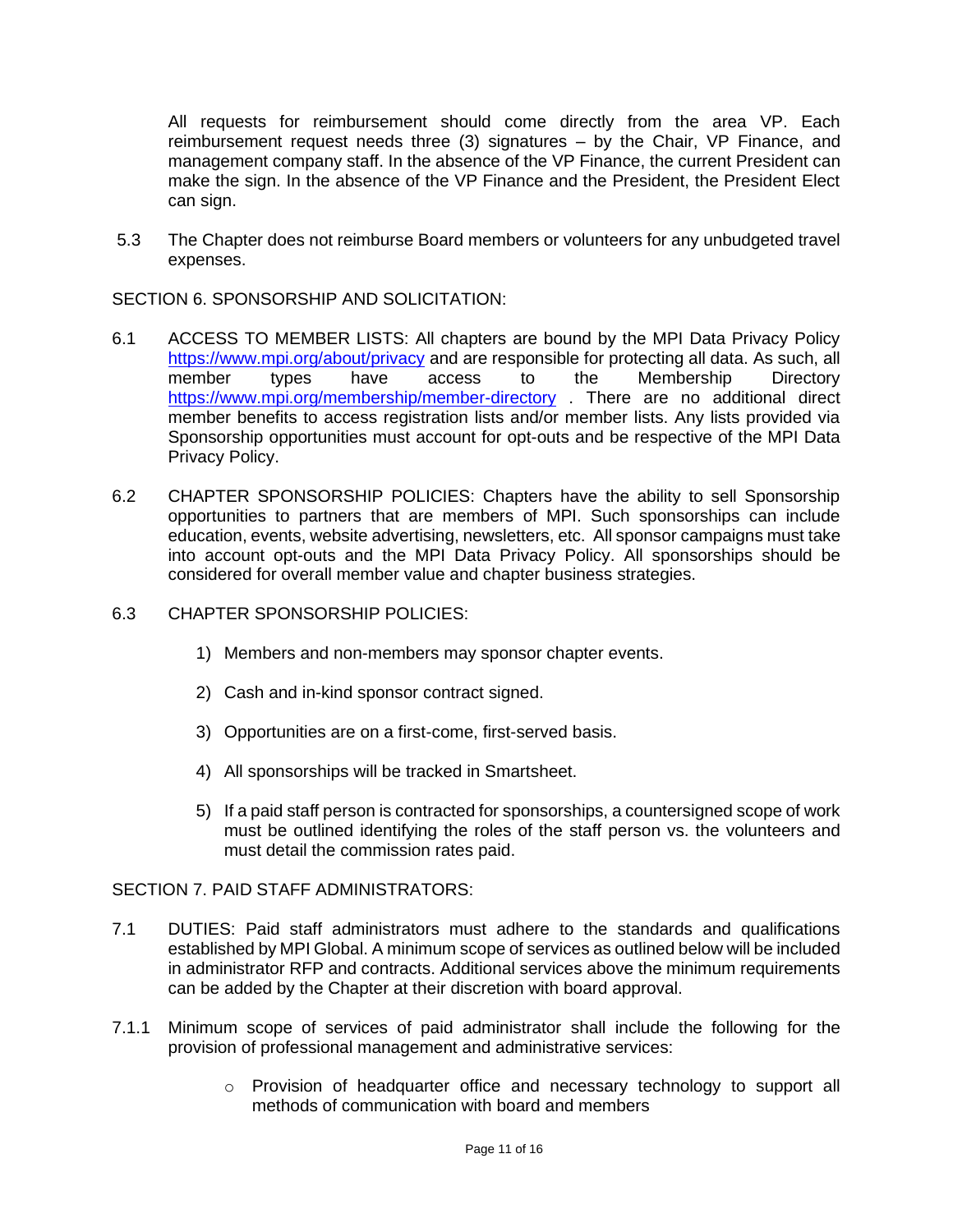- $\circ$  Proven skills in basic administrative functions and support of associations
- o Capable in bookkeeping services
- o Capable in website management
- o Capable in event management and registrations
- o Capable in record keeping and documentation
- o Capable in all facets of Chapter Board of Directors support
- 7.2. EVALUATION OF PAID STAFF & CONTRACT RENEWALS: Each Chapter is required to complete an annual review of their administrative services prior to end of the Chapter's fiscal year. Chapters must, at a minimum, adhere to the evaluation guidelines provided on the sample template promulgated by MPI Global. Additional processes can be deemed necessary at the Chapter's discretion. All Chapters must submit a copy of their paid staff evaluations and updated contracts for services (if applicable) to MPI Global at any time upon completion but no later than June 15.
- 7.3. Contracts for any Chapter Administrators or paid staff services will require the following language included in contracts and/or scope of services. This includes all existing and future contracts.
	- $\circ$  Chapter Administrators and their support staff will represent the Chapter and MPI Global in a professional manner adhering to the Principles of Professionalism Guidelines provided by MPI Global.
	- o Chapter Administrators and their support staff will follow all MPI Global and Chapter Bylaws, policy & procedures, Financial budgeting requirements, and any other defined requirements set forth by Chapter or MPI Global.
	- o Chapter Administrators are required to adhere to all Chapter Administrator Program (CAP) guidelines and policies. See program guidelines for specific requirements.
	- $\circ$  Chapter Administrators or paid support staff must be licensed and insured with a minimum of \$1 million dollars in general liability insurance and provide proof of said policy to Chapter and MPI Global annually by June 15.
	- $\circ$  Non-compliance with these requirements will require termination of contract.
- 7.4. Chapter Administrators or paid staff cannot be family or an immediate relative of board members. Family or immediate relative is defined as, spouse, children, parents, siblings or grandchildren.
- 7.5. Chapter Administrators will work to hold Chapter Board of Directors accountable to all defined MPI Global performance standards, policies, and Principles of Professionalism. Chapter Board of Directors will support Chapter Administrators in this process.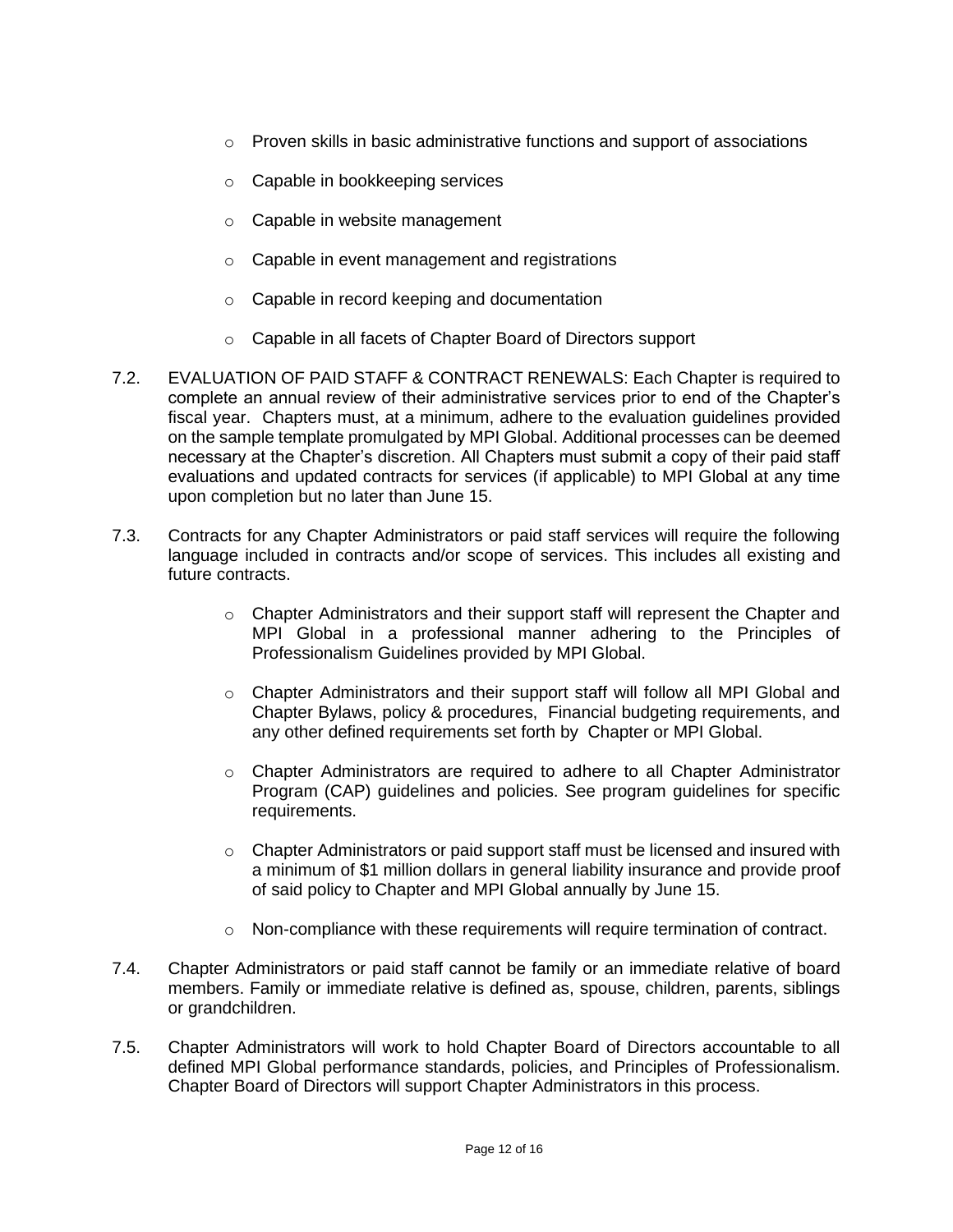- 7.6. All administrative services must be contracted as a vendor for services, not an employee of the Chapter. In the event a Chapter is without capacity to support a paid staff administrator, consult your Chapter Operations Manager (COM).
- 7.7. MANAGEMENT OF PAID STAFF: The Office of the President will meet with the Executive Account Representative of the Management Company for a quarterly check-in. At the time of renewal, the President will appoint a task force to manage the RFP process. The task force will make a recommendation to the Board. The Board of Directors must vote to approve the management agreement.

# **ARTICLE VII**

## **CHAPTER EVENTS**

SECTION 1. EDUCATIONAL & SOCIAL EVENTS:

1.1 EVENT ATTENDANCE: Pending market conditions, Chapters should charge a member rate and a non- member rate for events where appropriate. The price difference between member and non-member rates is at the Chapter's discretion based on specific event needs. Anyone who is not a MPI preferred or premier level member is required to pay the non-member rates for events with no limitations to event attendance. Refer to Article III, Section 2.1 for additional Chapter member attendance guidelines.

Partnership events with other industry organizations are excluded from this requirement.

- 1.2 Each event shall have a member and non-member registration rate and may also have early, regular, and on-site registration rates for each category. Rates will be determined at the beginning of each fiscal year during the budgeting process.
- 1.2 EDUCATIONAL PROGRAMS: The educational events will be planned with the following details:
	- 1) The full calendar of events shall be posted to the online calendar for members' viewing access.
	- 2) An RFP for space will be updated each year and sent to venues for the full calendar of available dates.
	- 3) An RFP and contract for speakers will be updated each year.
	- 4) A PowerPoint presentation (for announcements) will be updated on an ongoing basis. The Education VP and Directors should provide Chairs the most recent and accurate data for PPT loop.
	- 5) When possible, all fees and services should be in-kind.
	- 6) The Chapter will do its best to provide members with trending topics of interest.
- 1.4 NETWORKING/SOCIAL PROGRAMS: The non-educational programs/events will be planned with the following details: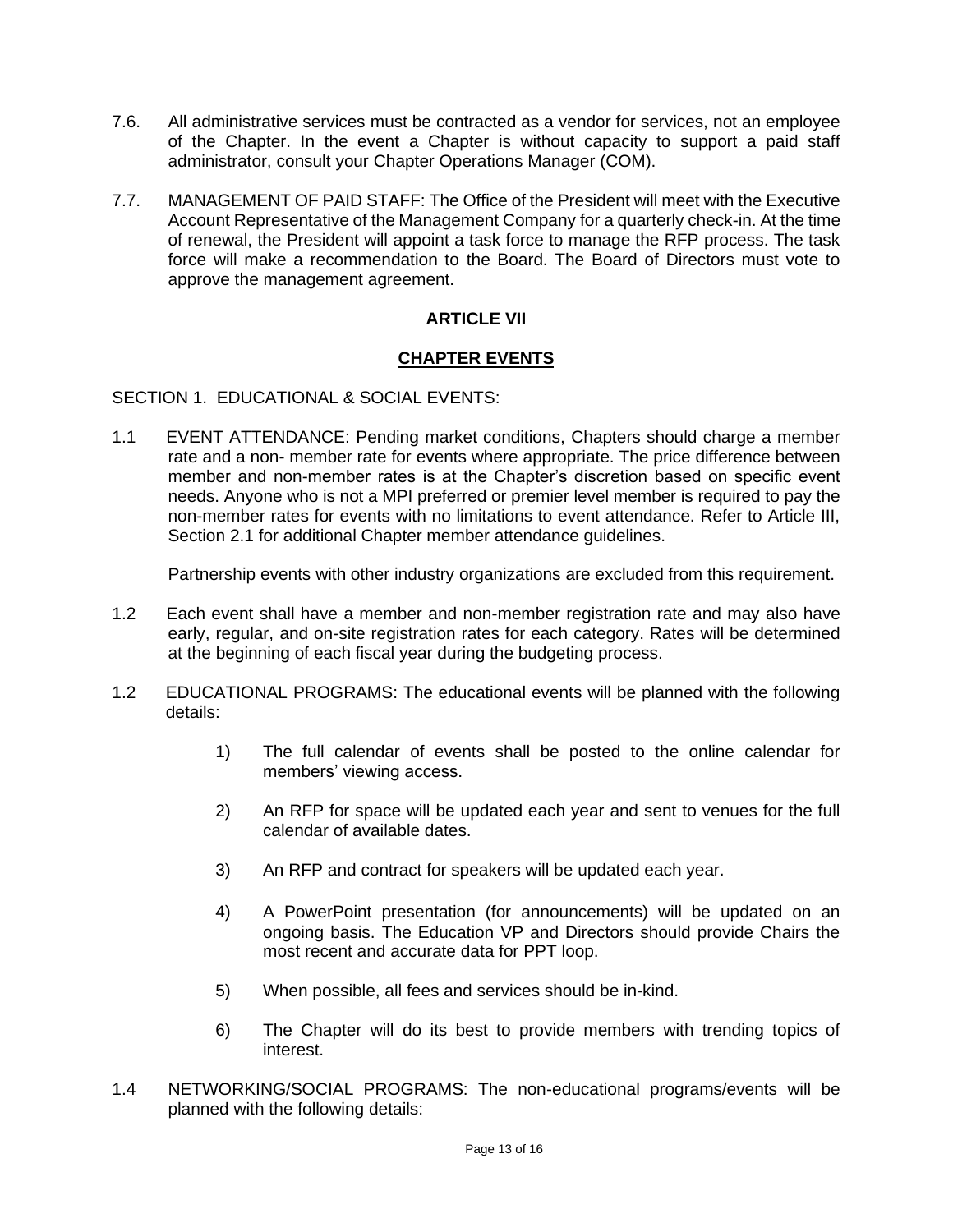- 1) The full calendar of events shall be posted to the online calendar for members' viewing access.
- 2) An RFP for space will be updated each year and sent to venues for the full calendar of available dates.
- 3) When possible, all fees and services should be in-kind.

#### **ARTICLE VIII**

#### **COMMUNICATIONS**

SECTION 1. BRAND STANDARDS:

1.1 All Chapters must adhere to the MPI Chapter Logo and MPI Brand Guide documents provided. Any theme-specific logos for events must not conflict with the MPI Global Brand Guide and must be approved by MPI Global prior to use.

SECTION 2. CHAPTER COMMUNICATIONS:

2.1 All communications to members shall be sent per the timeline outlined. All deadlines for content which are also outlined shall be adhered to.

SECTION 3. ADVERTISEMENTS:

3.1 All paid advertisements are considered sponsorships and shall follow what is outlined in CHAPTER SPONSORSHIP POLICIES section 6.2.Advertisements shall not be posted until payment is received in full or per the contract terms.

## **ARTICLE IX**

#### **MISCELLANEOUS**

SECTION 1. PHILANTHROPIC ACTIVITY:

1.1 The Chapter shall focus its philanthropic efforts on the donation of the volunteers' time rather than monetary donations.

MPI Georgia participates in a joint industry philanthropic event each December in which donations and a portion of event proceeds are provided to a charity of choice.

#### SECTION 2. CHAPTER AWARDS:

2.1 The Finance, Membership, and Phoenix Awards Committee are charged with recognizing the contributions of members to the Chapter and the achievement of the members. In addition, these Committees are responsible for administering the selection process for recognition and awards.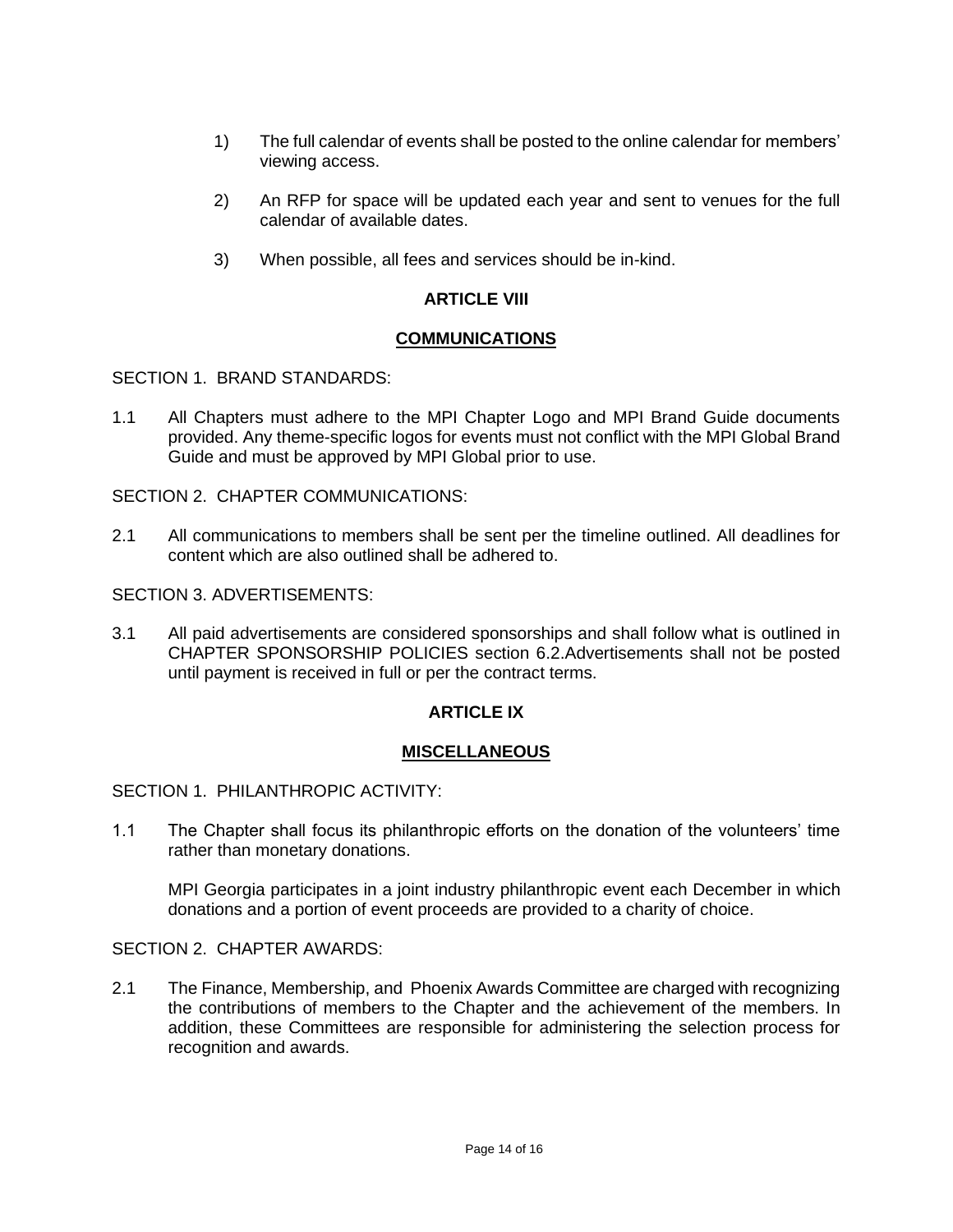#### Shining Star Award

- 1) Nominations are submitted by members on an ongoing basis via the online submission form.
- 2) The Committee discusses the nominations and makes decisions based on nominee's individual contributions to the chapter.
- 3) Names of nominees are submitted for inclusion in the monthly luncheon slide show.
- 4) Committee member or sponsor makes announcement at monthly program and presents certificate and star map.
- 5) Board members are not eligible to receive the Shining Star Award during their term on the Board of Directors.

#### Phoenix Awards

- 1) Call for Nominations are distributed to the entire membership via email and are posted on the Phoenix Awards Website.
- 2) Nominations are accepted via online submission and vetted for qualifications.
- 3) Nominations are reviewed by a third party (possibly an anonymous committee representing the hospitality industry made up of members and non-members, or leadership from another MPI Chapter, etc.), which selects three (3) finalists in each category.
- 4) Categories include (and may change each year):
	- Planner of the Year
	- Supplier of the Year
	- Rising Star of the Year
	- Committee of the Year
	- Chapter Leader of the Year
	- Hall of Fame / Lifetime Achievement
	- Hayward C. Cox, Jr., CMP Continuing Quality Award
	- President's Award
	- Lorraine Powell Influence Award
	- Student Member of the Year
	- Creative Concept of the Year
	- Sponsor Impact Award
- 5) Finalists are selected based on criteria set by and agreed upon by the Phoenix Awards committee. Qualifications and criteria shall be posted on the chapter website.
- 6) The finalists in each category are notified and are required to complete an online application.
- 7) The finalists are featured on the Chapter website and are sent to the membership via email with a call to action to vote by a set deadline.